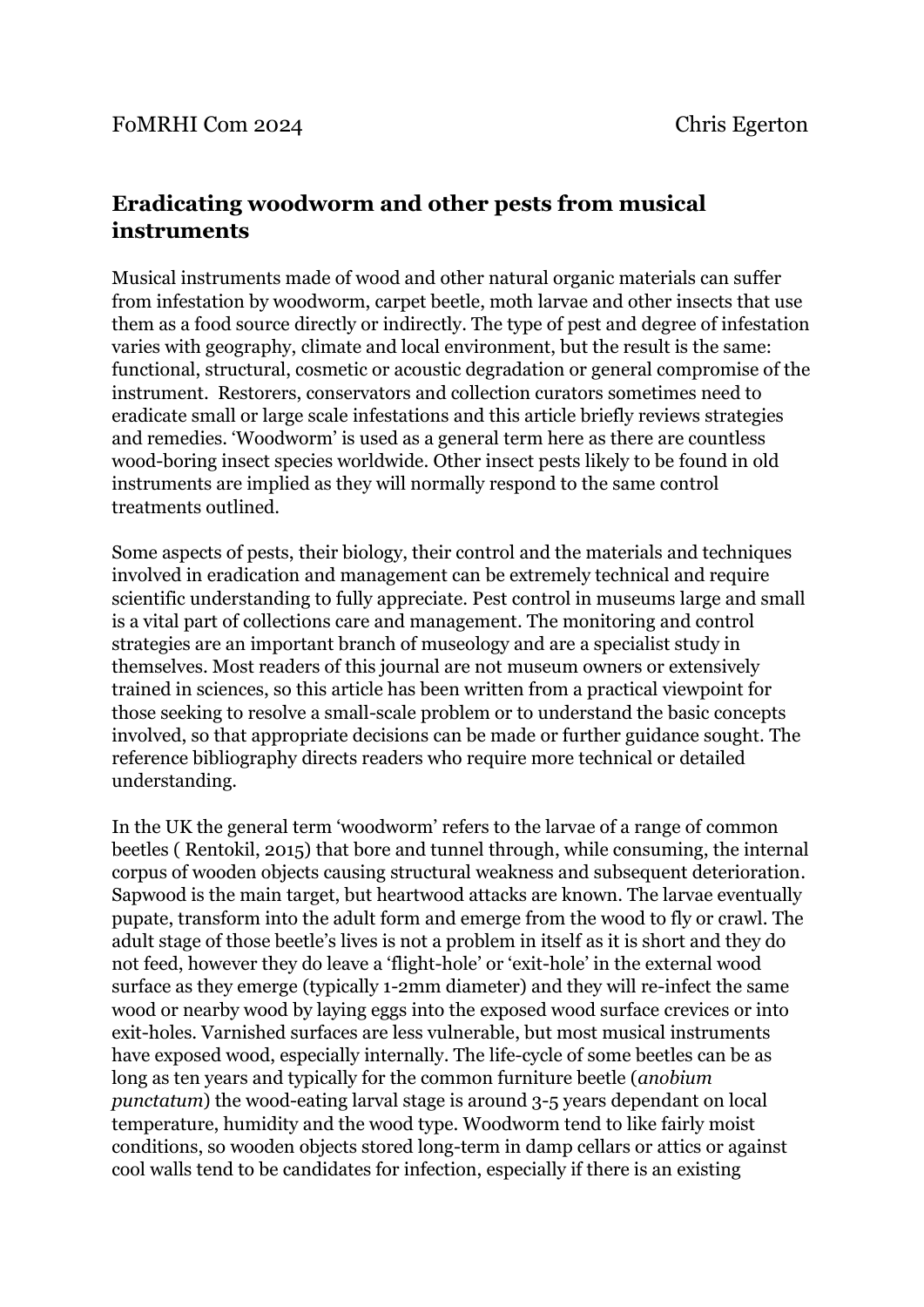infection source in the vicinity and the wood is sufficiently appealing to the egglaying female. Insect and beetle life-cycles are sensitive to temperature levels and the lifespans of larval stages may become extended in such conditions. Fungi, moulds and the micro-organisms that feed on them can also be quite active in cool environments and some of the material components of instruments can be permanently damaged by such organisms.

Musical instruments that are used, handled and moved about regularly and stored in normal ambient environments tend to be safe from attack. However, if they are consigned to storage for long periods in the circumstances mentioned, then pest infestation is a risk.

Once woodworm attack is underway it can be several years before any external signs become evident. Other pests such as moth larvae may become evident soon after infestation as they eat holes in fabric, paper or leather materials. In museums there are established ongoing control measures known as 'integrated pest management' (IPM) that monitor insect activity across a collection, but for restorers in private practice, usually individual case-by-case infestations may need to be addressed. It can be difficult to ascertain if a woodworm infestation is still active. The presence of exit-holes is not a guarantee of current activity as they only indicate that pests have emerged. If the object has been relocated from the area of its original infection all the live creatures may already have departed. Placing the object undisturbed in a clean space on a surface where 'frass' deposition can be observed over some time may give a positive indication. Frass is the waste material that larvae expel during wood consumption and it tends to be pushed out through existing flight-holes as the creatures bore through the wood corpus. Small piles of frass may be observed around the object if it is left for some time in the circumstances mentioned. Flight-holes with a new, lighter colour than old holes may indicate recent emergence of adult forms. April–August in the UK is typical activity period when adults emerge, mate and lay eggs. If there is no current activity then there is no need for eradication treatments. Carpet beetles, moth larvae and moth eggs can be observed with the naked eye or low-power magnification and holes in fabric, felt or cardboard may indicate infestation. Other insect life can be monitored or observed by using insect pheromone traps or 'blunder traps' in the storage environment. These are small inexpensive cardboard 'tents' that attract and capture wandering insects on discrete, sticky surfaces. They are safe to place almost anywhere in home or other building where pest-monitoring is needed. They are not an eradication method, but give an indication of the variety of insect life present in any environment. Inspection with an x10 or x12 magnifier will enable identification of the species present.

#### **Chemical eradication**

Historically, the eradication method for infested organic materials, furniture or architectural woodwork has usually involved applying or impregnating the object with some kind of biocide chemical that leaves a persistent residue toxic to the target organism. The chemical residue usually remains active for some time, killing any live larvae and preventing successful egg-laying by adult beetles. The chemicals used vary and some older chemicals were extremely toxic. DDT and some organo-phosphates are just two which are no longer in lawful use because of human toxicity. Some modern formulated chemicals are safer for humans and the environment, but may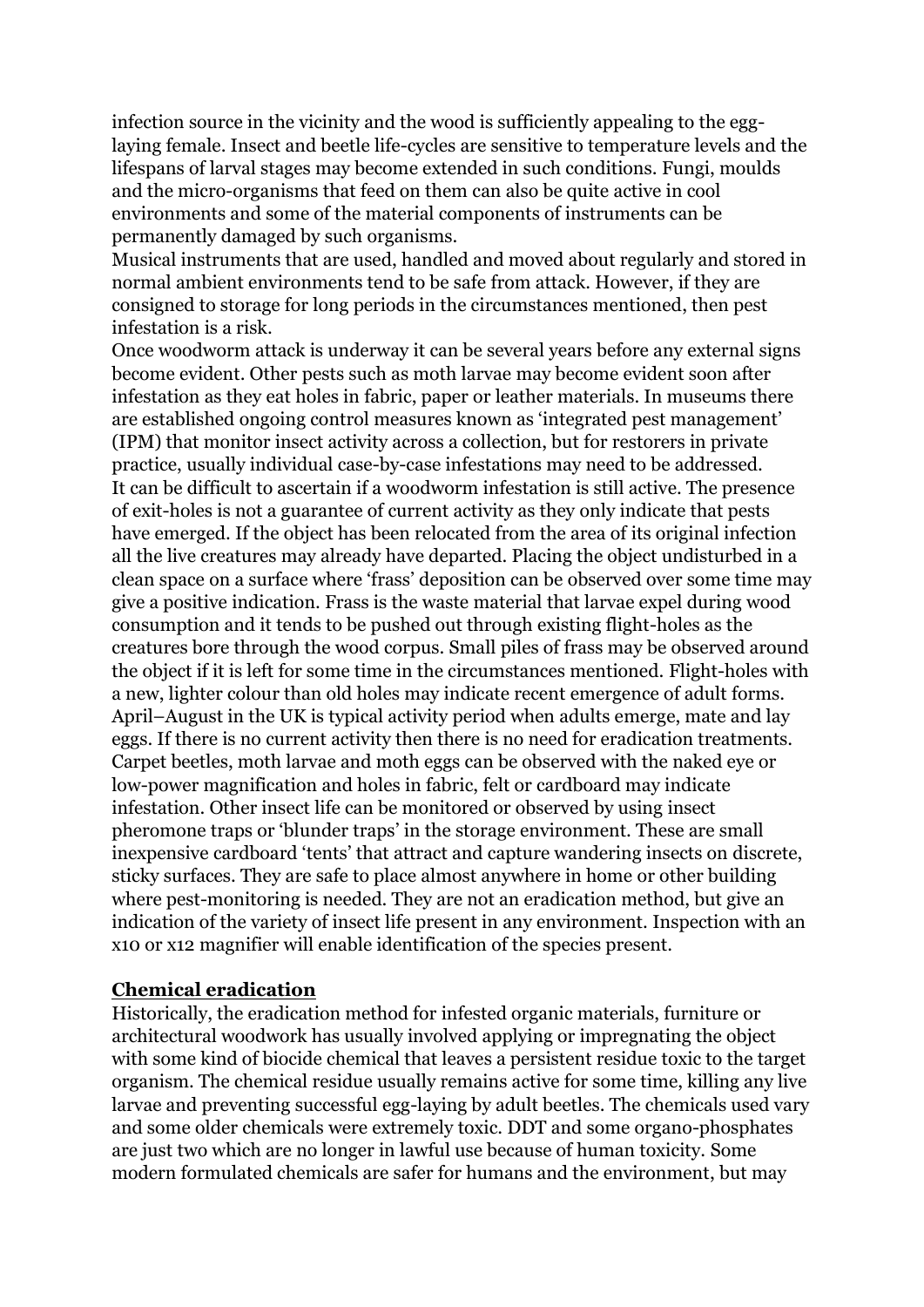still leave persistent residues and some may require periodic re-application as the original chemical degrades or becomes inactive.

Pyrethroid compounds, commonly available and widely used, are effective pestcontrol chemicals originally derived from plant sources, but now synthesised and modified or co-formulated to increase effectiveness. They are fast-acting, biodegradable and relatively human-safe. However, the products must come into direct contact with the organism that will consume or absorb the substance. Pyrethroids are used in fly-sprays, flea-treatment sprays, ant-eradicator, and cockroach-spray and as a household-plant insecticide. Pyrethroids derived from plant sources have been used successfully for thousands of years, the earliest use is thought to be in powdered-leaf form in ancient China. Pyrethroids act as neurotoxins on a range of insects causing paralysis. Pyrethroids are reasonably safe to humans, but animals, fish and aquatic organisms can be affected. 'Permethrin' in aqueous emulsion/solution or hydrocarbon-solvent micro-emulsion

(Wykamol Group Ltd, 2015) is a fairly human-safe pyrethroid compound currently commercially available, but deep impregnation into the wood to get at the tunnelling larvae may be problematic, requiring drilling of deep access-holes for the liquid injection. Injection into flight-holes is not a guarantee of full impregnation. If the wood section is thin, for example as with a soundboard or guitar back, then penetration via surface application may be deep enough to do the job. Applying a gentle partial vacuum around the object while introducing liquid treatment may be possible, so that the fluid is sucked into evacuated spaces in the wood. If using any liquid application one should remember that some surface finishes or decorative elements may be vulnerable to water or solvent exposure. Aqueous emulsions/solutions may also be detrimental to wood itself, causing swelling of the wood and the deterioration of protein-glued joints. Fabrics or leather-based materials may shrink, stretch or change colour or alter in composition. Hydrocarbon solvent-based formulations do minimise grain-swelling, but surface coatings and unknown historical primers or other ancient treatments may be vulnerable to such solvents. Some other biocides (e.g. Boron compounds) with longer-term persistence in the object may have undesirable effects in the future and any potential human or environmental hazards or ethical considerations for the treated object need to be considered and understood before any such treatments are applied.

Another class of insecticides are 'insect growth regulators' (IGR's) some of which interfere with hormonal aspects of insect development to prevent adult maturation and egg viability. One example is methoprene (Cornell, 2015), but there are others with more-or-less human and environmental impacts. One class of IRG's includes 'chitin synthesis inhibitors' (e.g. FluroxTM, flufenoxuron), which target an insect's ability to generate an exo-skeleton. The creatures dehydrate and die.

Pyrethroid insecticides were predicted to be replaced by  $Flurox^{TM}$ , but the chemical has been banned as a general-purpose insecticide in the EU since 2011. Although it is relatively safe to humans it is very toxic to fish, aquatic organisms, birds, bees and wild insects of many types and it has a potential for bio-accumulation and persistence in the environment. It is currently still approved and used in the USA. and it can be used safely under controlled conditions.

As a general rule this instrument restorer/conservator does not recommend any chemical, insecticide or application of any substance with a persistent residue. The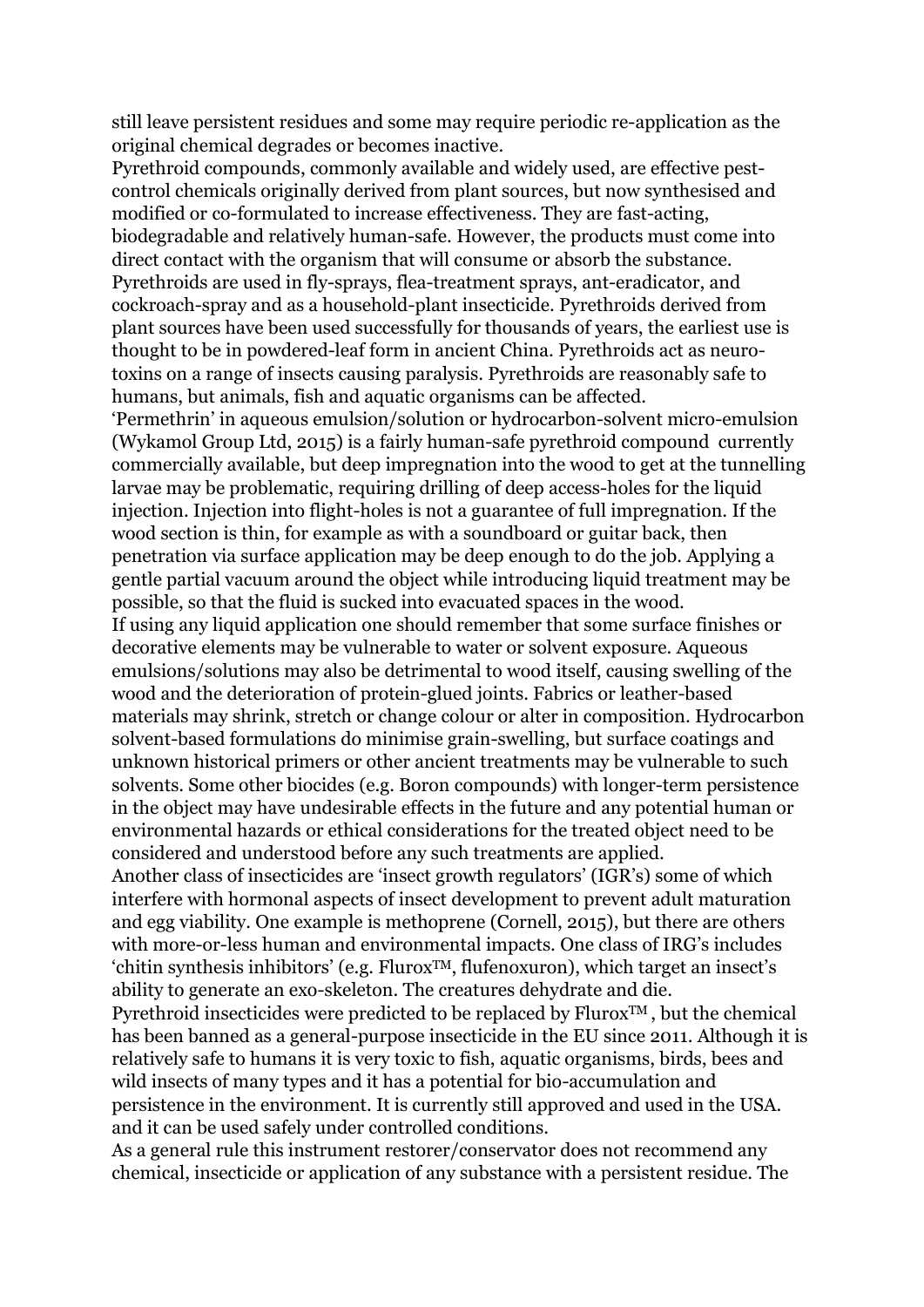long-term risks to the instrument and to humans who handle the object in future may be difficult to predict or to justify. Museums rarely use chemical treatments for pests except in very specific controlled circumstances, pyrethroids included. Gaseous impregnation (fumigation) with chemical agents such as methyl bromide, phosphene or ethylene oxide was once a common strategy, but is seldom used now because of the extreme toxicity and hazardous nature of the chemicals (Leary, 2015). As with all conservation treatments one must balance the potential damage or loss of an untreated object against the risks of using the treatment.

## **Heat**

Most creatures and insects can be killed by application of sufficient heat and this method is used in some museums for some artefacts. It has been reported (anecdotally) that (long ago) the Natural History Museum sometimes discovered their stored trays of mounted insect-specimens were being devoured by live pest insects and beetles. One quick effective treatment at the time was to place the specimen tray in a heated gas oven, Gas mark  $1/8<sup>th</sup>$  for a while to 'cook' the live pests. Obviously, it was a risky procedure putting rare mounted specimens in jeopardy, thankfully this method is no longer used (!)

Heat, applied to musical instruments and wooden objects presents other difficulties and risks. Wood (as most organic materials) has a certain water content that fluctuates to equilibrate with the external relative humidity\*. If the temperature is raised in an enclosed environment then relative humidity falls, causing water to be given up from wooden objects into the air. The wood 'dries out' causing shrinkage, distortion and changes to surface coatings such as varnishes as well as risks to glued joints. Heat treatment requires strict control and monitoring of relative humidity and also the temperature difference between the object and the heated environment (usually no more than  $10^{\circ}$  C)

A modern commercial system of controlled-heat woodworm and pest treatment for organic materials of all kinds, furniture and wooden objects is currently known as the **Thermo-Lignum** process (Thermo Lignum International, 2015). Usually a large container, similar to a shipping container or even a furniture-van, is sealed with the objects being treated and the internal temperature is slowly increased. As the temperature rises, moisture-vapour is introduced to stabilise the relative humidity at a constant monitored level, reducing the risk of drying-out and the associated problems. At a critical temperature, deemed appropriate for pest elimination ( 550C for the object's core), the process is held for some time, usually 1-2 hours, then reversed with relative humidity control maintained until return to normal ambient temperature. The process is effective for many types of organic objects and pests and can be applied on a large scale even within an entire building. No chemicals are used and the process takes just some hours or a few days to complete depending on the objects and quantity being treated. The process can be set up on-site in museum grounds and also small-scale users can buy a space in a group-treatment chamber to mitigate expense.

Although this process seems appealing as regards safety and effectiveness, there are still potential risks to objects and these need to be assessed, especially for musical instruments. For example this restorer/conservator doubts it be appropriate for a Stradivari violin or a rare type of lute to be exposed to heat at that level. Whereas an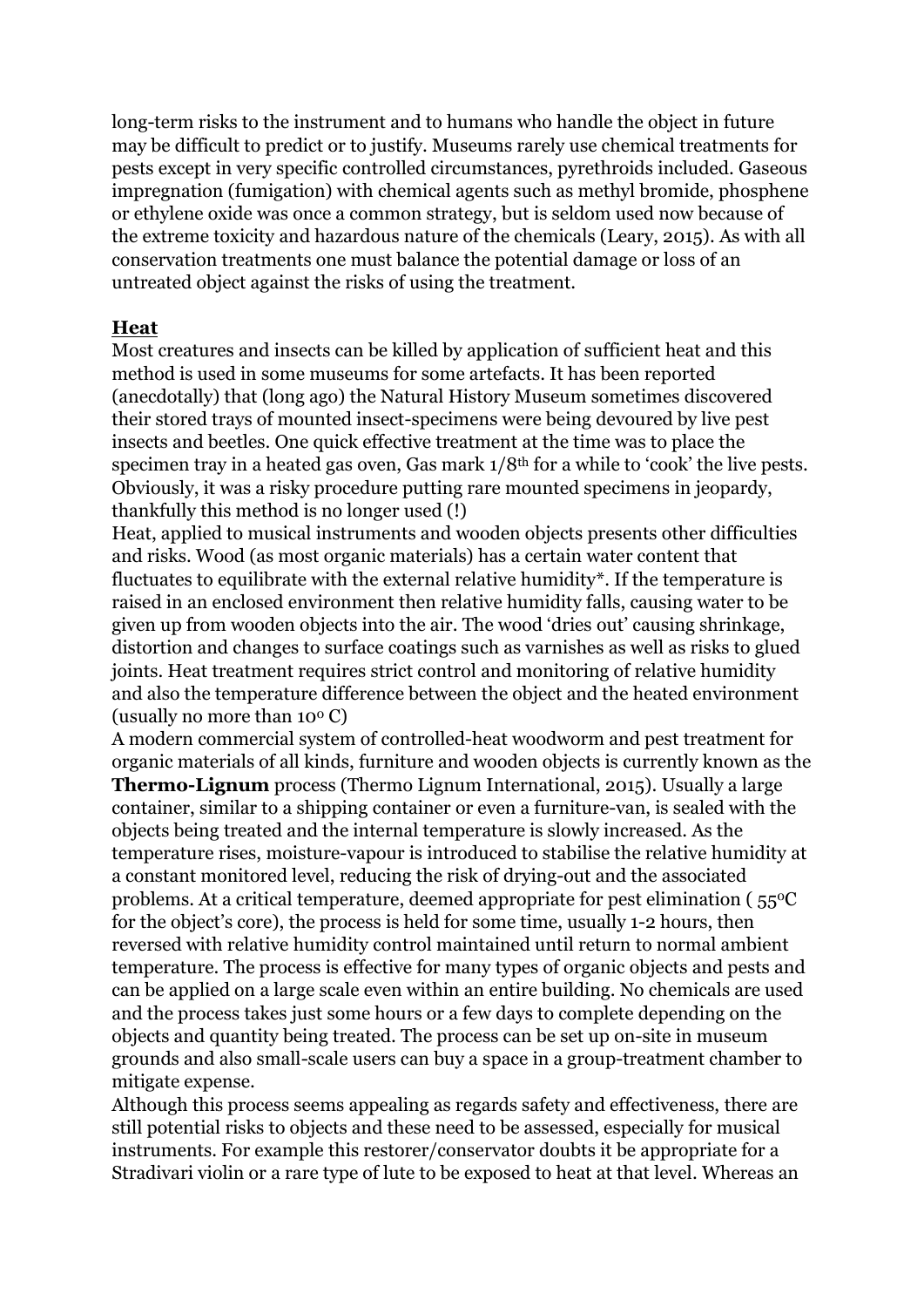oak stool or a mahogany sideboard might not be noticeably affected, we need to remember that musical instruments are not simply static objects, but functional acoustic structures, often with eclectic decorative elements and a range of combined materials with carefully engineered relationships. Complex and fragile structural features may be compromised or undergo changes that are undesirable, even though the individual materials themselves may remain safe and intact during and after heat treatments.

## **Cold**

Freezing to sub-zero temperature is a popular strategy for pest-eradication in some organic objects. The freezing process is human-safe and can be controlled very well with modern freezers. With foodstuffs, bacteriological activity is slowed to very low levels and living insect pests cannot survive long at very low temperatures. However, it is known that some insect pests can respond to 'thermal-shock' by entering a reversible hibernation state, so they can recover as temperature is normalised. The temperature required for guaranteed pest-eradication is -20 °C for 48 hours twice. Two cycles of freezing and thawing were originally recommended, but a single-freeze method at -20 to -30  $\rm{^{\circ}C}$  for 72 hours is now thought to be enough (Florian, 1997).Very large objects are recommended to be frozen at -30 0C for 72 hours. Shorter periods and higher temperatures do not guarantee eradication although variations in the cycle regime have been effective (Unger, 2001).

 If an object is to be frozen it should be wrapped airtight in plastic film and the excess air removed by a vacuum cleaner if necessary, to minimise condensation during freezing. Humidity control measures such as silica-gel packs may be appropriate. Apart from potential risks of handling frozen objects research suggests that wood, fabrics and paints and varnishes are not adversely affected by freezing, despite the differences in expansion coefficients, water content and structural constraints (Strohschneider, 1998). However, this conservator suggests that there are still theoretical risks to fragile instruments and that freezing needs to be used with caution.

## **Radiation**

#### Gamma radiation

Gamma radiation is used commercially to sterilise perishable foodstuffs in Europe and USA and this type of ionising radiation will effectively kill most pests, pathogens and micro-organisms. It has been tried with library and mixed-materials archives collections. However, the type of equipment and licensed facilities required to use this method are probably beyond the reach of most people. Additionally, the radiation causes irreversible cleavage of cellulose and polysaccharide molecules that make up woody material. The effect has been observed in paper/book irradiation where the paper itself loses significant mechanical strength (around 30%) as well as undergoing visually detectable colour change (Silverman, et al., 2007). So, although the method may be effective, the damage caused to an object may not be justifiable except perhaps in an emergency situation where potential catastrophic loss of an artefact is weighed against the likely damage caused by irradiation.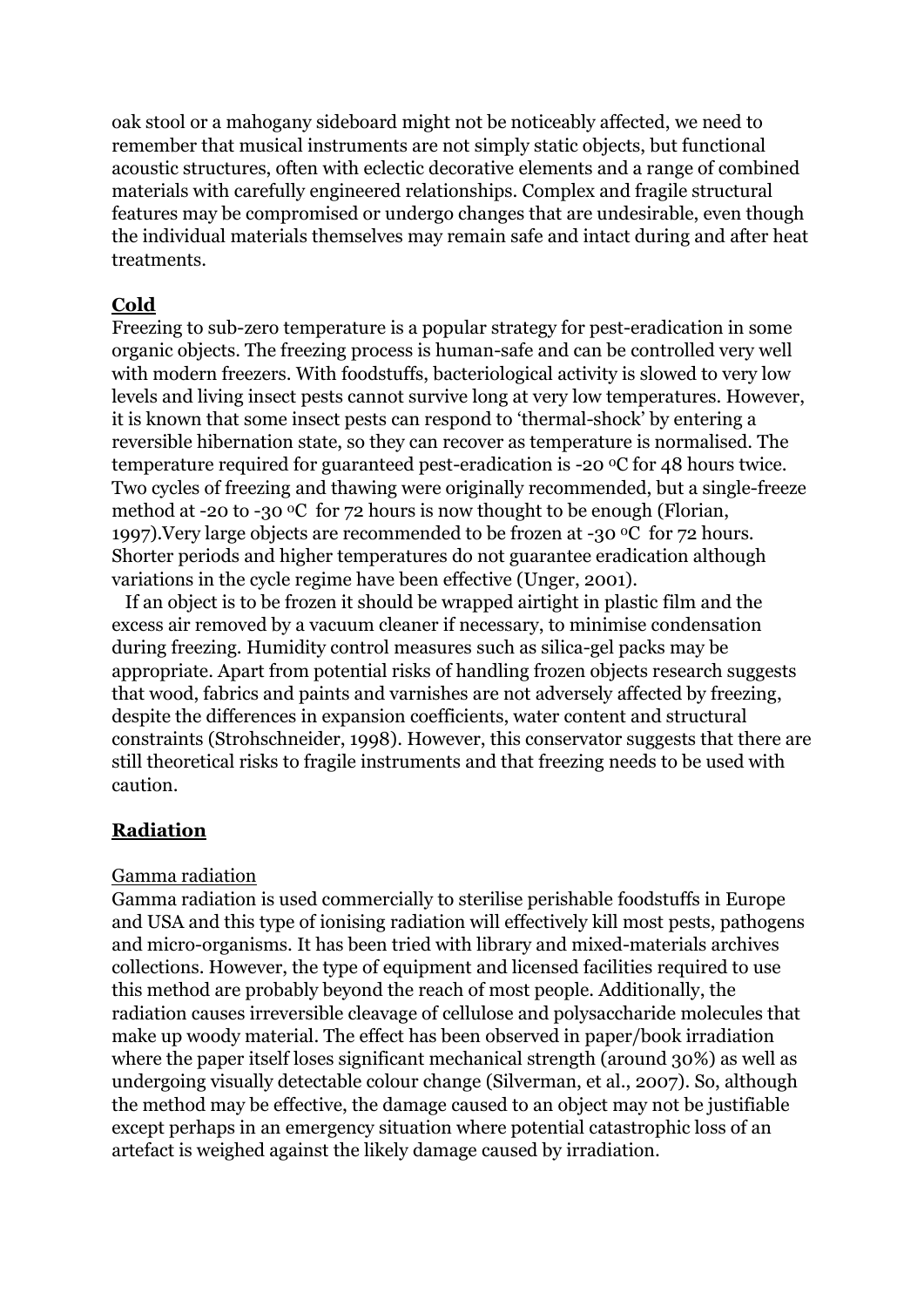#### Ultra-violet (UV) radiation

UV radiation can be used to bacteriologically sterilise air and surfaces (Kowalski, 2009), but it will not penetrate beyond surfaces and therefore is ineffective against wood-boring pests, additionally UV radiation is damaging to almost all organic materials and especially pigmented items, fabrics paintings, varnishes etc. Museums take great pains to regulate the exposure of any object to UV radiation from sunlight or electric light sources.

#### X-Radiation

X-rays are routinely used to image the internal structures of organic materials. The amount and levels of X-rays are carefully controlled to minimise exposure to objects and humans because molecular changes take place in irradiated items. Virtually all types of materials can be adversely affected by the high-dose radiation needed to eradicate pests. The US mail system has been using X-ray sterilisation process for some years to eliminate anthrax spores and other bio-hazards in or on transported items and there have been many reports of irreversible of damage to paper, film, plastics and other materials exposed. High temperatures can be generated (up to 1300C) and X-radiation can also potentiate or catalyse chemical reactions within objects that may not become evident until long after exposure. Musical instruments sent as cargo to the US may be at risk of being irradiated. However, irradiation is only currently used on mail to the White House and some US Government offices (US Environmental Protection Agency, 2015).

## **Anoxia**

'Anoxia' means that no atmospheric oxygen is available to living organisms and this can be the safest and most effective treatment method available for all kinds of woodworm and other pests. All insect life-forms require oxygen for survival. They do not have lungs, but absorb oxygen via spiracles that also regulate moisture uptake from the environment. Treatments can be carried out in large or small-scale enclosures and objects as large as a library can be treated or as small as a sealed plastic food box. Larger museums have special anoxic chambers that are designed for big items or groups of smaller objects. The chamber is filled with inert gas such as nitrogen or argon or a mixture of other inert gases and sealed. Humidity is controlled within normal parameters. The gas environment is periodically replenished as some leakage and osmosis occurs. Oxygen can be gradually eliminated from smaller units by using oxygen-scavenging chemical packs that trap oxygen molecules, leaving the unit anoxic. Larger chambers rely on flushing out oxygen with an appropriate inert gas selection and periodic replenishment of the atmosphere. Indicator discs or other gas-monitoring equipment show when anoxia has been achieved and the chamber is then kept sealed for a prescribed period depending on the object, type and degree of infestation etc.; Treatment must typically continue for 3-4 weeks after anoxia is achieved. Shorter periods have been used, but effectiveness is not guaranteed. Although this method has hitherto only been available to professionals and museums it has recently become available to small-scale users who can obtain single-use treatment enclosures and oxygen scavenging packs from the IMC Group. Their subsidiary Hanwell Instruments (sales dept. ;) offer treatment packs and accessories for small-scale use known as the 'ZerO<sub>2</sub> system'. At the time of writing a treatment kit for 1 cubic metre space would cost around £100. Obviously the treatment enclosure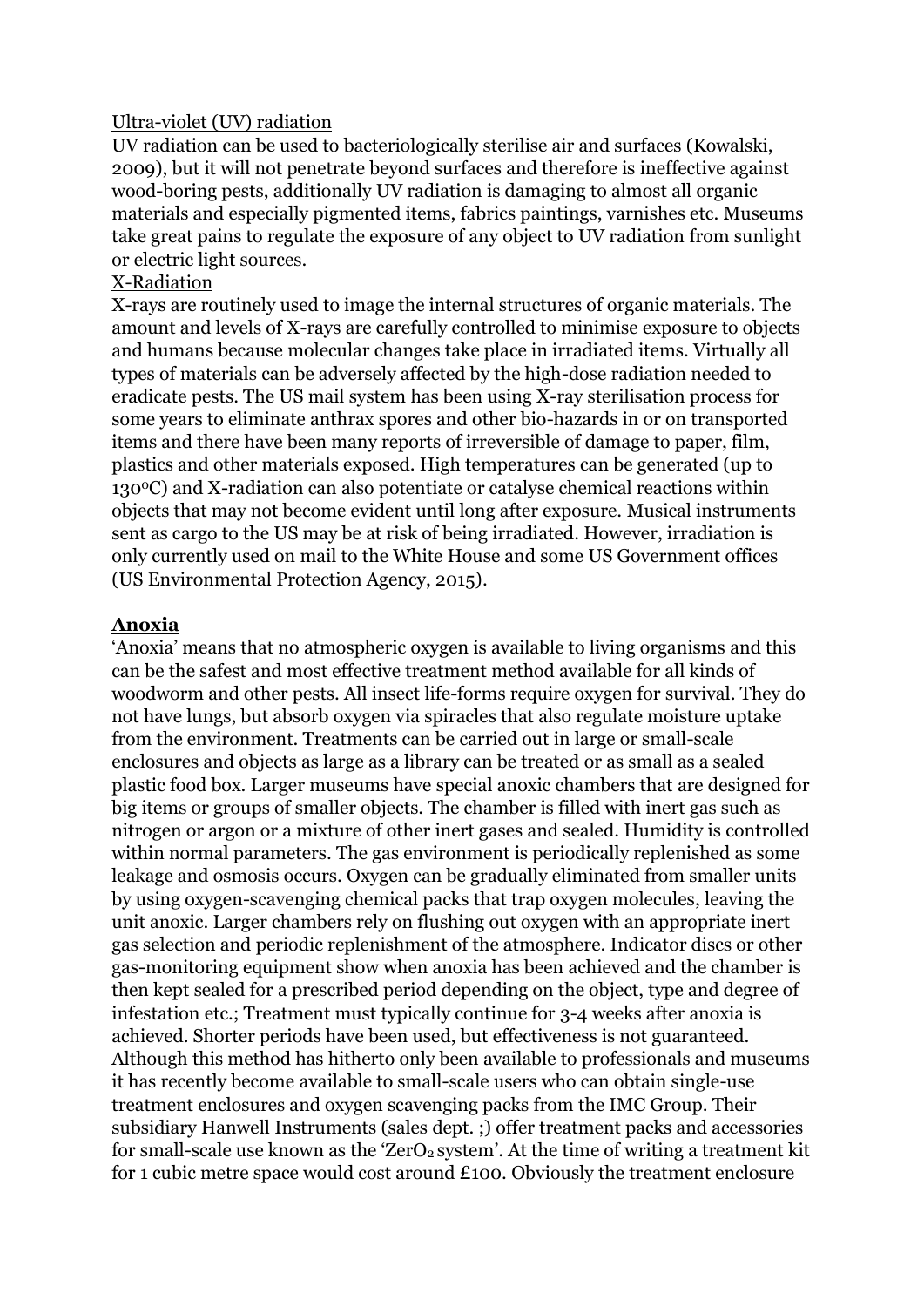needs to remain undisturbed for a long period and the temperature should be normal room temperature or slightly higher. A cold shed or workspace would reduce effectiveness and take much longer. Some more elaborate proprietary units and systems use elevated temperature to improve the efficiency of the gaseous mix. Anoxia is the safest pest treatment currently in use.

## **'Alternative' treatments**

Alternative treatments have been proposed: turning up central-heating, using highvoltage electricity, wrapping in cling-film, home remedies and various DIY concoctions etc.; that have no proven eradication efficacy and in some cases can be dangerous. Practitioners use them at their own risk.

Chris Egerton Stringed–instrument conservator/restorer

Disclaimer

The mention of any specific method, product, company or treatment provider does not imply endorsement or guarantee. They are mentioned for purposes of education and illustration only. Alternatives are available and users should seek the most appropriate for their needs.

## References

- Rentokil. (2015, April 29). *woodworm species*. Retrieved from Rentokil.co.uk: http://www.rentokil.co.uk/woodworm/species/
- Cornell, M. S. (2015, May 2). *EXTOXNET*. Retrieved from Extension Toxicology Network: http://pmep.cce.cornell.edu/profiles/extoxnet/haloxyfopmethylparathion/methoprene-ext.html
- Florian, M. L. (1997). *Heritage Eaters: Insects and Fungi in Heritage Collections.* London: James and James.
- Kowalski, W. J. (2009). *Ultraviolet Germicidal Irradiation Handbook:UVGI for Air and Surface Disinfection.* Heidleberg: Springer-Verlag.
- Leary, P. (2015, April 30). *Eradication of Insect Pests in Buildngs*. Retrieved from Cathedral Communications Ltd:

http://www.buildingconservation.com/articles/eradication/eradication.htm

- Silverman, R., Bliss, M., Erikson, H. M., Fidopiastis, N., Frankl, J., & et, a. (2007). Comparing Mass Drying and Sterilization Protocols. *The Book and Paper Group Annual 26 (American Institute of Conservation)*, 92.
- Strohschneider, M. (1998). Diploma thesis. *Holz Technologische Untersuchungen zur Gefriertechnik als Möglichkeit der Schädlingsbekämpfung unter besonderer Berücksichtigung gefaster Bildwerke*. Hildesheim, Hildesheim, Germany: diploma thesis, Hochschule fur Angewandtewissenschaft und Kunst.
- Thermo Lignum International. (2015, April 29). *General information*. Retrieved from Thermo-Lignum:

http://www.thermolignum.com/thermolignumwarmair/

Unger, A. S. (2001). *Conservation of Wood Artifacts, a Handbook.* London: Springer.